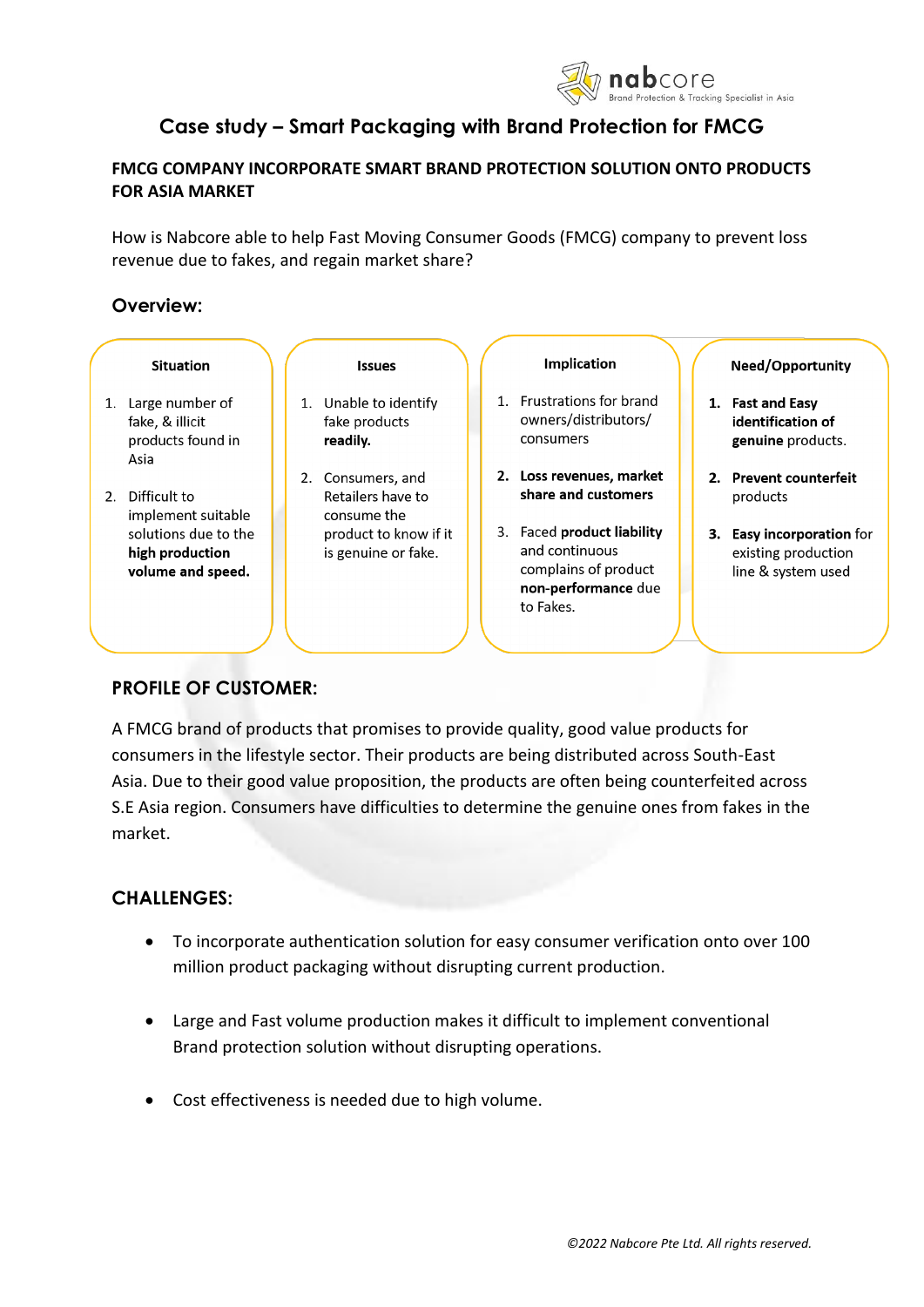

#### **THE BUSINESS ISSUES:**

- Lack of verification features on the product for consumers to authenticate
- Lack of visibility in Supply Chain distributions.
- Loss of rightful revenue and market share due to counterfeits

### **SOLUTIONS:**

Nabcore has worked to design and implement suitable brand protection solution onto individual products without affecting the operations for large volume production.

We design and supply the solutions by combining both **Hidden Physical Security, Overt & Covert Digital Security technologies.** This is to create **a unique interlocking solution.**

The solutions are printed directly onto the product packaging, suitable for High Speed production run.

#### **Product Authentication**

• Digital Security Technology

By designing and crafting unique identity mark: The **Anti-Copy Security QR code** into a normal packaging, we turn them into Smart Packaging. Consumers are able to easily authenticate by scanning their purchase with mobile phones. In the process, brand owner can engage with consumers and also gain visibility on distribution channels.



Visual Appearance is different from QR code. Patent pending security watermark feature.

Highly Secure with Bank Graded Security: **Anti-copy and Anticounterfeit**

We work with customer's appointed printer to print onto each product packaging. The security QR code is incorporated into the design of the packaging and printed as per normal artwork using offset machine needed for high volume operations. The requirement for printing the code is at least 200 lines per inch (for offset printer) or 600 dpi (for digital printer).

This requirement is achievable for the FMCG's printing house as they are considered basic resolution and falls within the printing machines capability. Hence, there is no additional process step needed in implement our security code solution.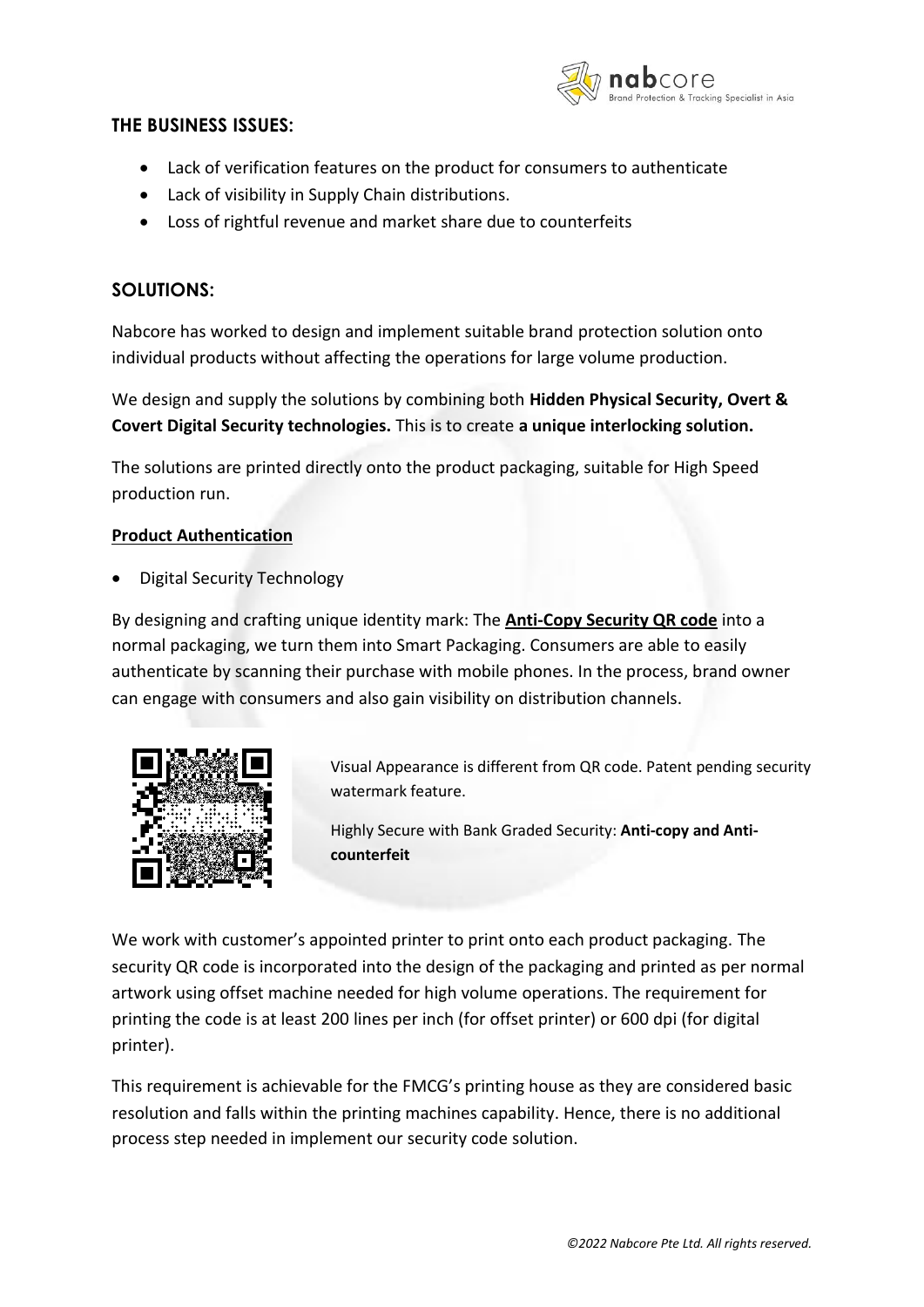

• Physical Security Technology (Hidden)

In locations where internet connection is weak or not available, distributors and retailers are able to verify the hidden physical security.

We proposed suitable invisible UV Security inks for cost effective and fast verification. Other types of security inks are also deployed whenever required. Eg: Photochromatic inks. Conductive inks. Allow brand owner and their distributors to use special device to verify.





#### **Supply Chain Visibility**

When consumers scanned fake FMCG products with **copied** security QR code, the locations can be detected and display in the heatmap (as below) down to the street level. The FMCG company would able to analyse and gain visibility on where the fake products are primarily at. This give insights to where potential fake products are being manufactured and/or sold.